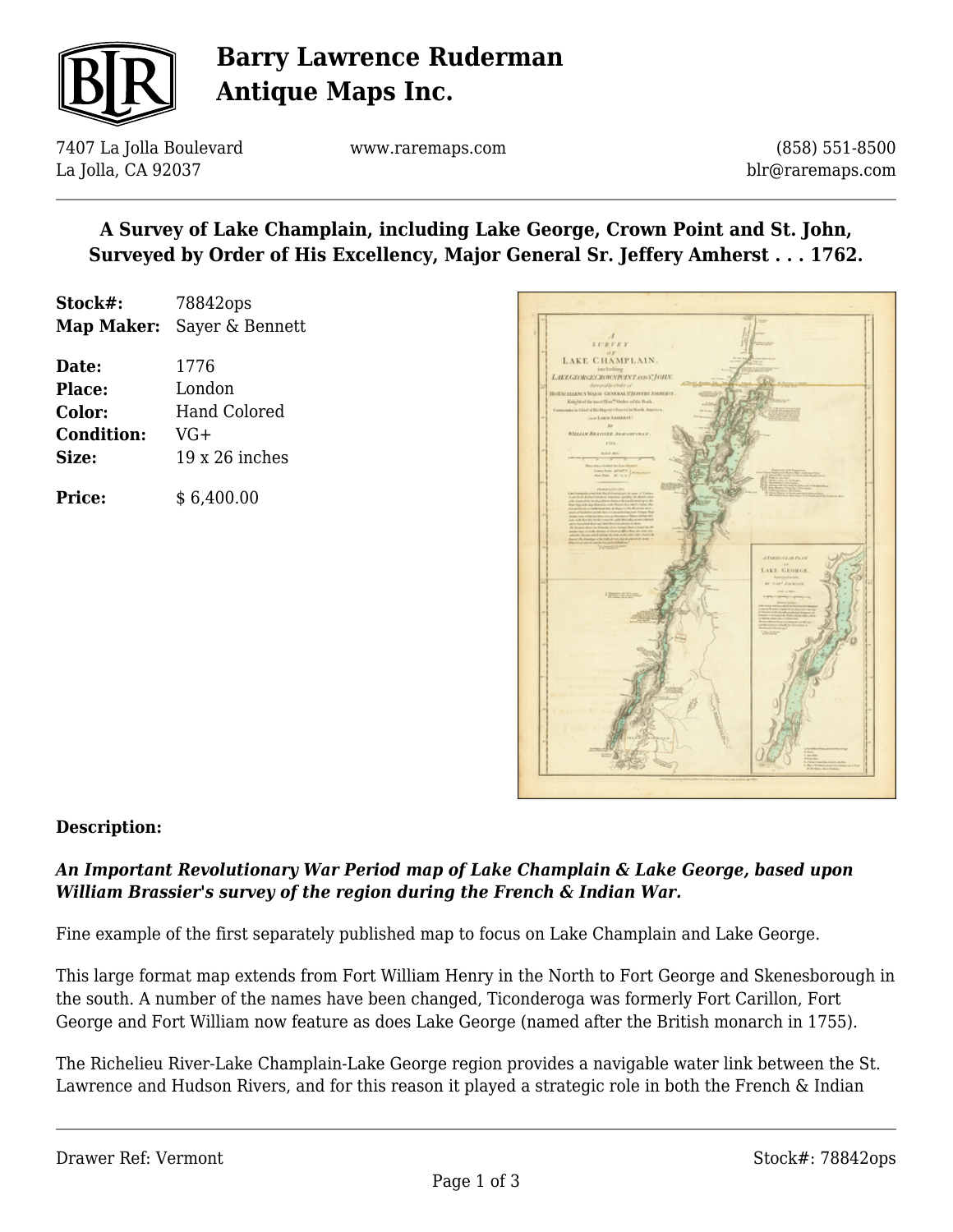

# **Barry Lawrence Ruderman Antique Maps Inc.**

7407 La Jolla Boulevard La Jolla, CA 92037

www.raremaps.com

(858) 551-8500 blr@raremaps.com

## **A Survey of Lake Champlain, including Lake George, Crown Point and St. John, Surveyed by Order of His Excellency, Major General Sr. Jeffery Amherst . . . 1762.**

War and the American Revolutionary Wars. Adversaries used the waterway-sometimes referred to as "The Great Warpath"--as a vital axis for penetrating each other's territory.

The present map is based on a manuscript depicting the surveys of William Brassier and Dietrich Brehm, "A survey of Lake Champlain, from Crown Point to Windmill Point, and from thence to St. Iohns. Survey'd by order of His Excellency Major Genl. Amherst, Commander in Chief of His Majesty's forces in North America, anno 1762", drafted by Brassier (an example of which resides at the Library of Congress: G3802.C45 1762 .B7). William Brassier (fl. 1745-76) was one of the most talented surveyors and map draftsman in the employ of the British Army in North America from 1758, until the early days of the American Revolution. Dietrich Brehm, was a military engineer of German background who joined the British Army, and although little known today, was one of the primary surveyors behind several mapping projects of great consequence. From 1760 to 1762, Brehm and Thomas Hutchins notably mapped the Lower Great Lakes.

In 1758 and 1759, Brassier and Brehm surveyed various key strategic points around lakes Champlain and George, such as the area around Fort Ticonderoga. They were, however, prevented from conducting a general survey of Lake Champlain, as the area was still an active theatre in the French & Indian (or Seven Years') War. General Jeffrey Amherst, who in 1760 led a force through the Lake Champlain corridor to successfully seize Montreal from the French, lamented the lack of an accurate general map of the region. In 1762, he dispatched Brassier to finish the job, so completing his manuscript map on which the current map is based. All considered, Brassier and Brehm's surveys represent a great accomplishment of 18th Century frontier surveying.

Brassier's map remained in manuscript form until the outset of the American Revolution. It was then engraved and first issued in Jeffery's *American Atlas*. Shortly afterward the second state was published in Sayer and Bennett's *American Military Pocket Atlas* - the so-called *Holster Atlas*. Both issues of the map show the location of several forts and engagements during the French and Indian War.

Offered here is the second state (although the date of August 5, 1776 remains unchanged), this edition of the map illustrates America's first naval battle, the Battle of Valcour Island on October 11, 1776, during which General Benedict Arnold attacked the British and while forced back to the south, was able to delay the British attempt to descend to the Hudson River for that year. The map shows the engagement of the British and American Fleets off of Valcour Island itself, as well as their movements down the river, and a second engagement off Crown Point on October 13, 1776, with lettered references. Nebenzahl and Higginbotham note that:

*After the failure of the American invasion of Canada (Winter 1775-76) . . . General Carleton*